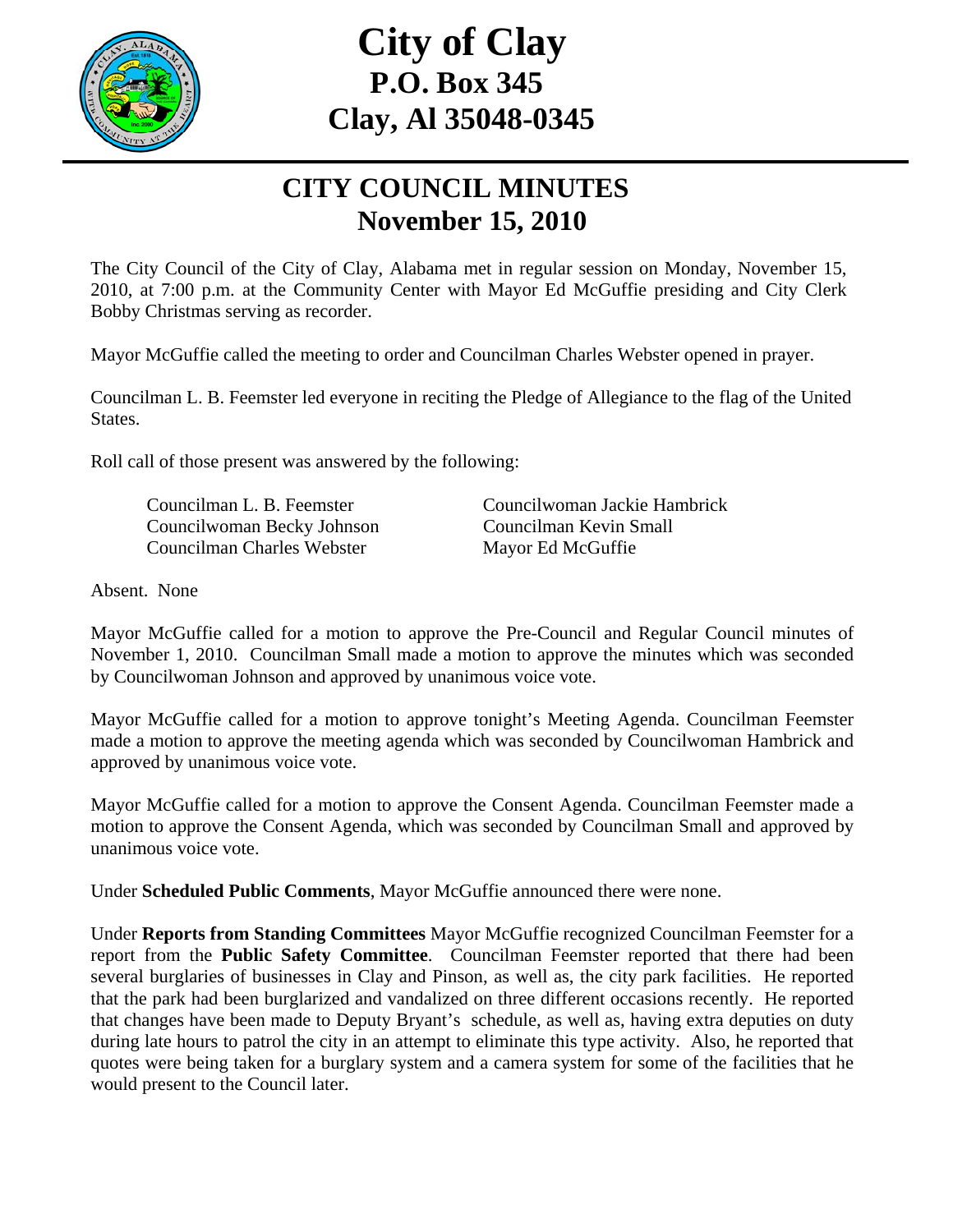

#### **City Council Meeting November 15, 2010 Page 2**

Mayor McGuffie requested the TASK force from the Sheriff's Department patrol the Clay area and Deputy Chief Jim Robinson stated he would look at trends and target the days and times they should come out.

Councilwoman Hambrick was recognized for a report from the **Committee on Community Development, Environmental, Historical, Library and Seniors**. Councilwoman Hambrick reported that the tree project was underway. She stated they hoped to have trees planted by the end of November. She reported that a new security system had been installed at the Library and some computers have been added and classes will be offered. She reported that the Historical Society would have Christmas ornaments for sale again this year and the Christmas tree lighting would be the first Saturday of December. Also, she encouraged everyone to participate in the Christmas parade and the annual food and coat drive.

Under **Committee on Annexation, Business, Census, Planning & Zoning and Schools**, Councilwoman Johnson reported that she attended and enjoyed the Clay Chalkville High School football victory over Hewitt Trussville High School in the first round of the state playoffs last Friday. She stated the Chamber of Commerce would participate in the food drive and would ask businesses to bring food. Also, there will be a meeting of the Chamber tomorrow at 11:30 at the Houndstooth Café where Sheriff Hale would speak.

Councilwoman Johnson read a letter from the Chamber of Commerce requesting the city contribute, along with the City of Pinson, toward the expenses of hiring a part time Executive Director. Councilwoman Johnson made a motion that the city contribute \$10,000 toward the Executive Directors position for the Clay Pinson Chamber of Commerce. Councilman Small seconded the motion which was approved by a unanimous voice vote.

Councilwoman Johnson reported that Cub Scout Pack 66 had requested a donation toward building a pine wood derby track. Councilman Small made a motion to support the Cub Scouts by donating \$200 toward their pine wood derby track. The motion was seconded by Councilwoman Hambrick and approved by a unanimous voice vote.

Councilman Small was recognized for a report from the **Committee on Building Inspections, Sanitation, Streets and Utilities**. Councilman Small reported that he was communicating with a representative from the Alabama Department of Transportation toward getting Clay signs placed at exits 141 and 143 on Interstate 59. He reported that the cut over had been completed for the new communications and data system for all city facilities.

Councilman Small reported there was a vacancy on the Park Board and, with Councilman Webster's prior permission, made a motion that Ricky Baker fill this vacancy. Councilwoman Johnson seconded the motion. Councilman Webster stated that, as Councilman over the Parks, he approved of Mr. Baker filling this position. The Mayor called for a voice vote which was a split vote and unable to determine the outcome. Mayor McGuffie called for a roll call vote with the results as follows:

Yeas: Council members Johnson, Small, Webster and Mayor McGuffie.

Nays: Council members Feemster and Hambrick.

Councilman Webster was recognized for a report from the **Parks and Recreation Committee**. He reported that the Park Board would be meeting Wednesday morning with the architects to get started on the master plan for Cosby Lake. The meeting will be at 9:00 a.m. at Cosby Lake.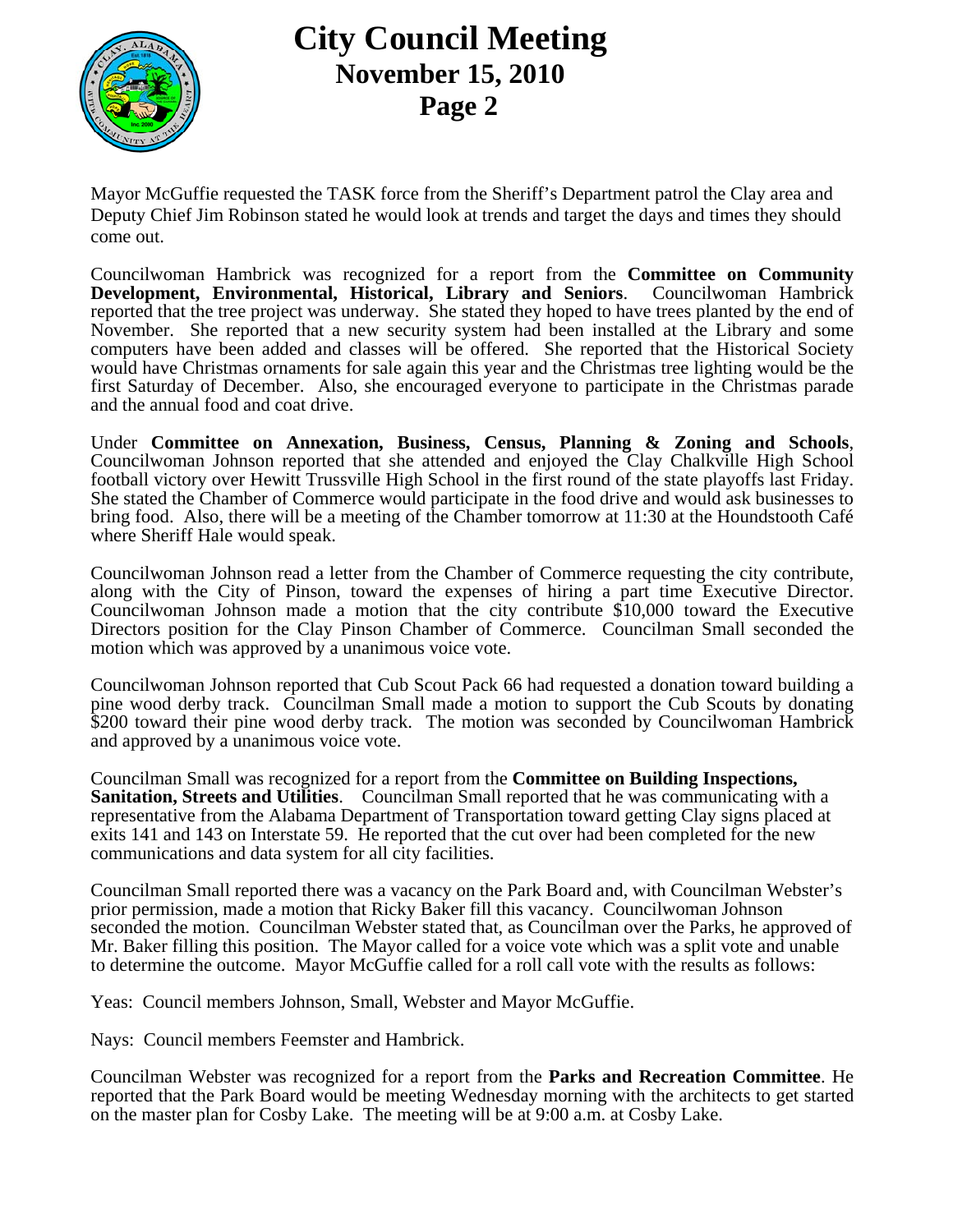

## **City Council Meeting November 15, 2010 Page 3**

Mayor McGuffie thanked Mr. Gary Lloyd, new editor of the Trussville Tribune, and Ms. Cathy Leslie with the Pinson News and Clay Times for the article on the recent vandalism at the ball park.

Under **Reading of Petitions, Applications, Complaints, Appeals, Communications, etc.** Mayor McGuffie announced there was nothing to report.

Under the **City Clerk's Report**, City Clerk Bobby Christmas reported that ALDOT sent out bids for constructing the sidewalk on Cougar Drive through the Safe Routes to School program. Also, he reported that there may be a possibility of a called Council meeting to review the proposed changes to the Business License Ordinance. The reason for a called meeting would be to finalize it as soon as possible to give Melissa Thomas, Bookkeeper, time to make the changes in the Quickbooks system and get renewal notices out to businesses with Business License in the City. He reported on the account balances in the 4  $&$  5 Cent Gasoline Fund = \$70,153.04; 7 Cent Gasoline Fund = \$28,130.75; AmFund Account =  $$620,986.32$ ; Capital Improvement Fund =  $$73,852.32$ ; Concession Stand = \$3,290.83; Contractors Bond = \$43,322.92; General Fund = \$363,780.19; Library Fund = \$758.33; and Senior Citizens Fund  $=$  \$6,540.43.

Under **Resolutions, Ordinances, Orders and Other Business** Mayor McGuffie called for a motion to enter into Unanimous Consent. Councilman Small made a motion to suspend the regular rules of order and enter into Unanimous Consent which was seconded by Councilman Webster.

That the motion was put before the Council and a roll call vote was conducted with the results as follows:

Yeas: Council members Feemster, Hambrick, Johnson, Small, Webster and Mayor McGuffie

Nays: None

Mayor McGuffie introduced Resolution 2010 – 39, A Resolution to Award a Bid for Directional Signs; which was read by City Clerk Bobby Christmas.

Councilman Small made a motion to approve Resolution 2010 – 39 which was seconded by Councilwoman Hambrick.

That the motion was put before the Council and a roll call vote was conducted with the results as follows:

Yeas: Council members Feemster, Hambrick, Johnson, Small, Webster and Mayor McGuffie

Nays: None

Mayor McGuffie introduced Resolution  $2010 - 40$ , A Resolution Designating Meeting Times for the Finance Committee for Calendar Year 2011; which was read by City Clerk Bobby Christmas.